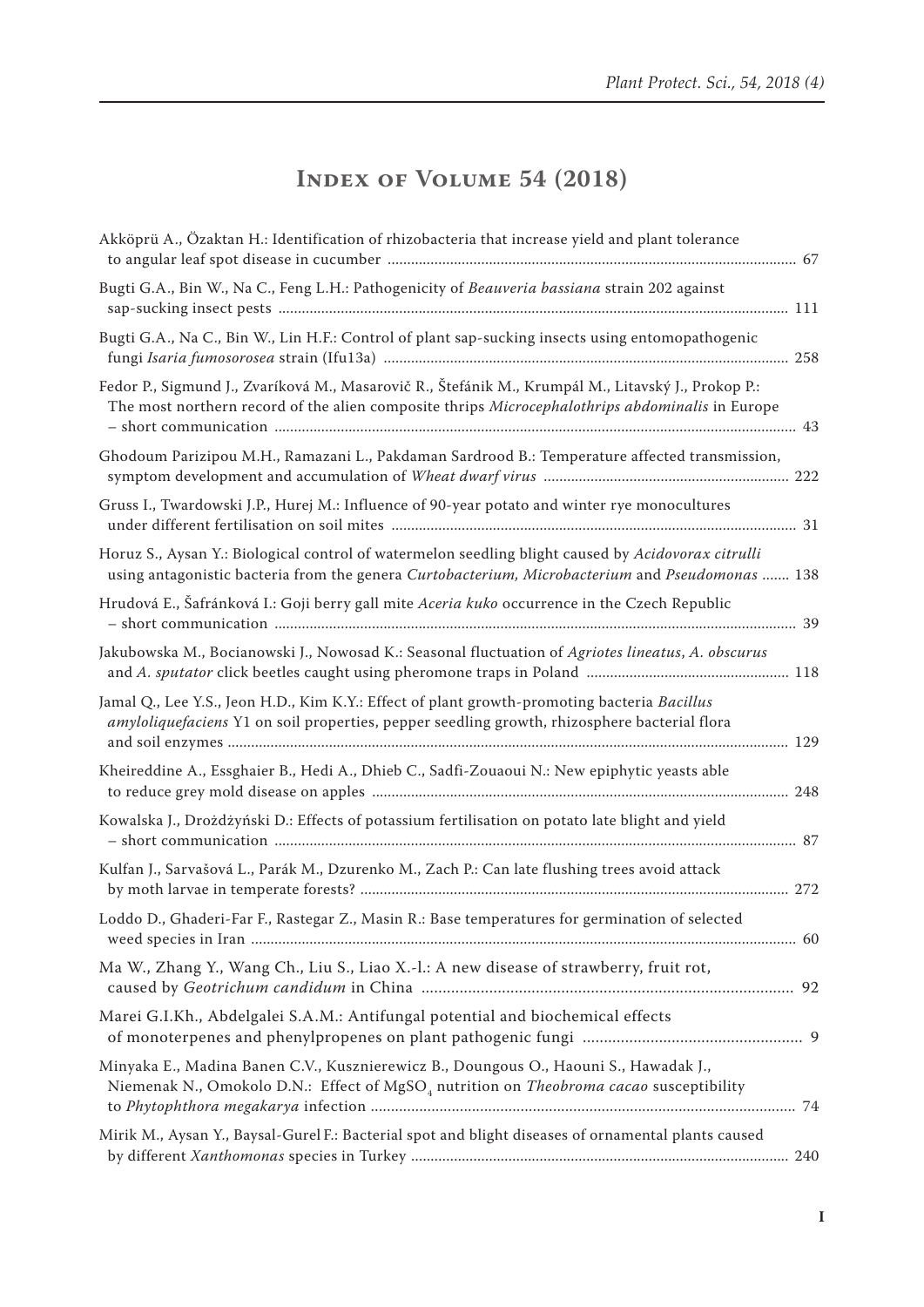| Nawrocka J., Szczech M., Małolepsza U.: Trichoderma atroviride enhances phenolic synthesis                                                                                                                      |  |
|-----------------------------------------------------------------------------------------------------------------------------------------------------------------------------------------------------------------|--|
| Nguyen T.M., Le N.T.T., Havukainen J., Hannaway D.B.: Pesticide use in vegetable production:                                                                                                                    |  |
| Palicová J., Matušinský P., Dumalasová V., Hanzalová A., Bížová I.: Resistance of winter wheat                                                                                                                  |  |
| Piesik D., Rochat D., Bocianowski J., Marion-Poll F.: Repellent activity of plants from the genus                                                                                                               |  |
| Polat I., Baysal Ö., Gümrükcü E., Sülü G., Kitapci A., Özalp R., Çelik I., Devran Z., Polat E.: Molecular<br>diversity and assessment of reactions of pepper pure line germplasm to <i>Botrytis cinerea</i> 147 |  |
| Poslušná J. Plachká E., Mazáková J.: Influence of selected fungicides registered in the Czech Republic                                                                                                          |  |
| Šafářová D., Lauterer P., Starý M., Válová P., Navrátil M.: Insight into epidemiological importance                                                                                                             |  |
| Sarkhosh A., Schaffer B., Vargas A.I., Palmateer A.J., Lopez P., Soleymani A.: In vitro evaluation<br>of eight plant essential oils for controlling Colletotrichum, Botryosphaeria, Fusarium                    |  |
| Spring O., Zipper R.: New highly aggressive pathotype 354 of Plasmopara halstedii in German                                                                                                                     |  |
| Sudarsono S., Elina J., Giyanto, Sukma D.: Pathogen causing <i>Phalaenopsis</i> soft rot disease                                                                                                                |  |
| Szulc P., Bocianowski J., Nowosad K., Michalski T., Waligóra H., Olejarski P.: Assessment                                                                                                                       |  |
| Wenda-Piesik A., Piesik D., Krasińska A.: Response of mated insects of both sexes of granary                                                                                                                    |  |
| Žabka M., Pavela R.: Effectiveness of environmentally safe food additives and food supplements<br>in an in vitro growth inhibition of significant Fusarium, Aspergillus and Penicillium species  163            |  |
| Zakaria N., Ahmad-Hamdani M.S., Juraimi A.S.: Patterns of resistance to AHAS inhibitors                                                                                                                         |  |
| Zakri A.M., Al-Doss A.A., Sack M., Ali A.A., Samara E.M., Ahmed B.S., Amer M.A., Abdalla O.A.,<br>Al-Salehd M.A.: Cloning and characterisation of nanobodies against the coat protein of Zucchini               |  |
| Zeng J., Zhang Z., Li M., Wu X., Zeng Y., Li Y.: Distribution and molecular identification                                                                                                                      |  |
| Zhang C.-J., Kim D.-S.: Using leaf chlorophyll fluorescence for in-season diagnosing                                                                                                                            |  |
|                                                                                                                                                                                                                 |  |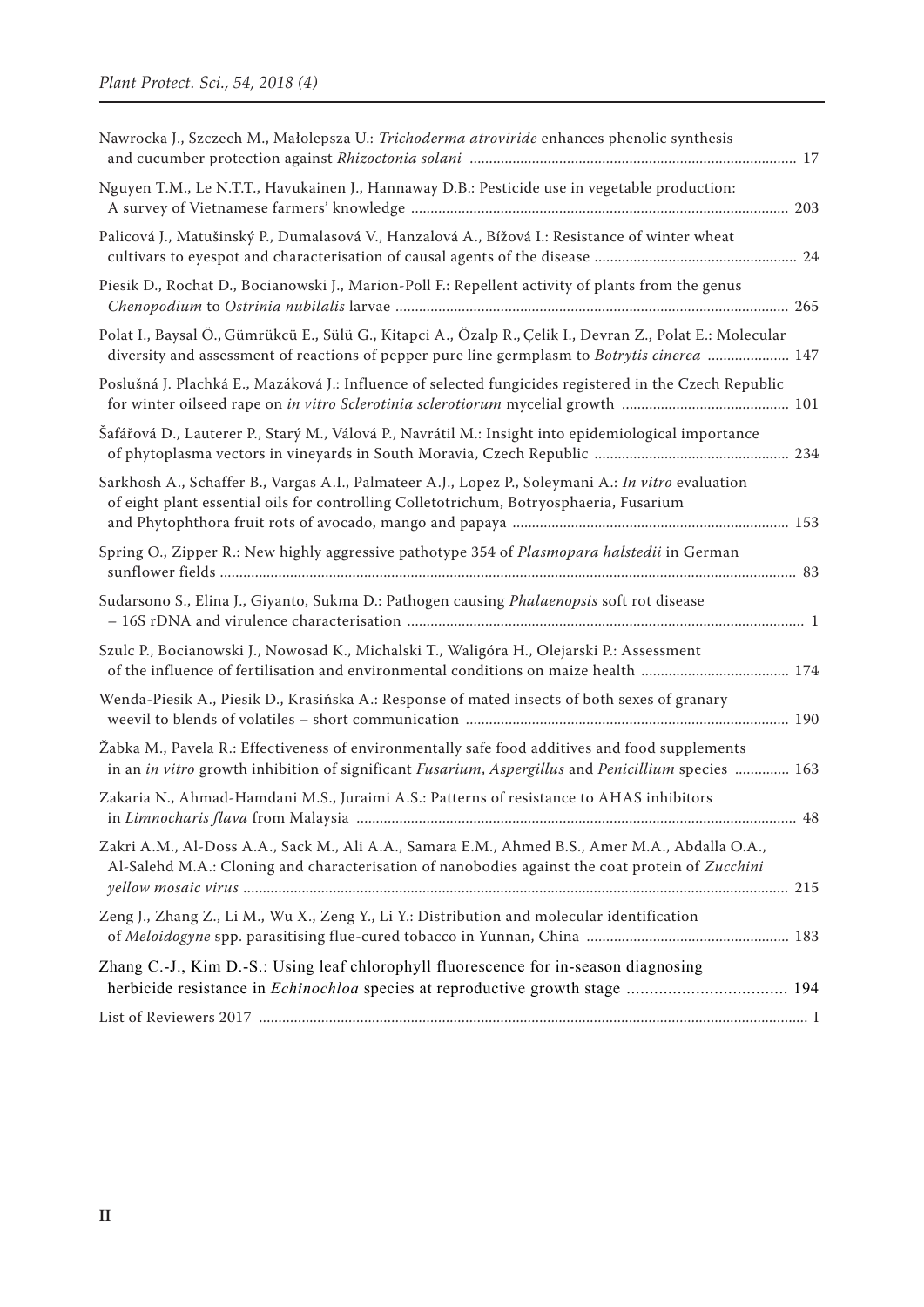## **Authors Index**

Abdalla O.A. … 215 Abdelgalei S.A.M. … 9 Ahmad-Hamdani M.S. … 48 Ahmed B.S. … 215 Akköprü A. … 67 Al-Doss A.A. … 215 Ali A.A. … 215 Al-Salehd M.A. … 215 Amer M.A. … 215 Aysan Y … 138, 240 Baysal Ö. … 147 Baysal-Gurel F. … 240 Bin W. … 111, 258 Bížová I. … 24 Bocianowski J. … 118, 174, 265 Bugti G.A. … 111, 258 Çelik I. … 147 Devran Z. … 147 Dhieb C. … 248 Doungous O. … 74 Drożdżyński D … 87 Dumalasová V. … 24 Dzurenko M. … 272 Elina J. … 1 Essghaier B. … 248 FEDOR P. ... 43 Feng L.H. … 111 Ghaderi-Far F. … 60 Ghodoum Parizipou M.H. … 222 Giyanto … 1 Gruss I. … 31 Gümrükcü E. … 147 Hannaway D.B. … 203 Hanzalová A. … 24 Haouni S. … 74 Havukainen J. … 203 Hawadak J … 74 Hedi A. … 248 Horuz S. … .138 Hrudová E. … 39 Hurej M. … 31 JAKUBOWSKA M. ... 118 Jamal Q. … 129

Jeon H.D. … 129 Juraimi A.S. … 48 Kheireddine A. … 248 Kim D.-S. … 194 Kim K.Y. … 129 Kitapci A. … 147 Kowalska J. … .87 Krasińska A. … 190 Krumpál M. … 43 Kulfan J. … 272 Kusznierewicz B. … 74 LAUTERER P. ... 234 Le N.T.T. … 203 Lee Y.S. … 129 Li M. … 183 Li Y. … 183 Liao X.-l. … 92 Lin H.F. … 258 Litavský J. … 43 Liu S. … 92 LODDO D. ... 60 Lopez P. … 153 Ma W. … 92 Madina Banen C.V. … 74 Małolepsza U. … 17 Marei G.I.Kh. … 9 Marion-Poll F. … 265 Masarovič R … 43 Masin R. … 60 Matušinský P. … 24 Mazáková J. … 101 Michalski T. … 174 Minyaka E. … 74 Mirik M. … 240 Na C. … 111, 258 Navrátil M. … 234 Nawrocka J. … 17 Nguyen T.M. … 203 Niemenak N. … 74 Nowosad K. … 118, 174 Olejarski P. … 174 Omokolo D.N. … 74 Özaktan H. … 67 Özalp R. … 147 Pakdaman Sardrood B. … 222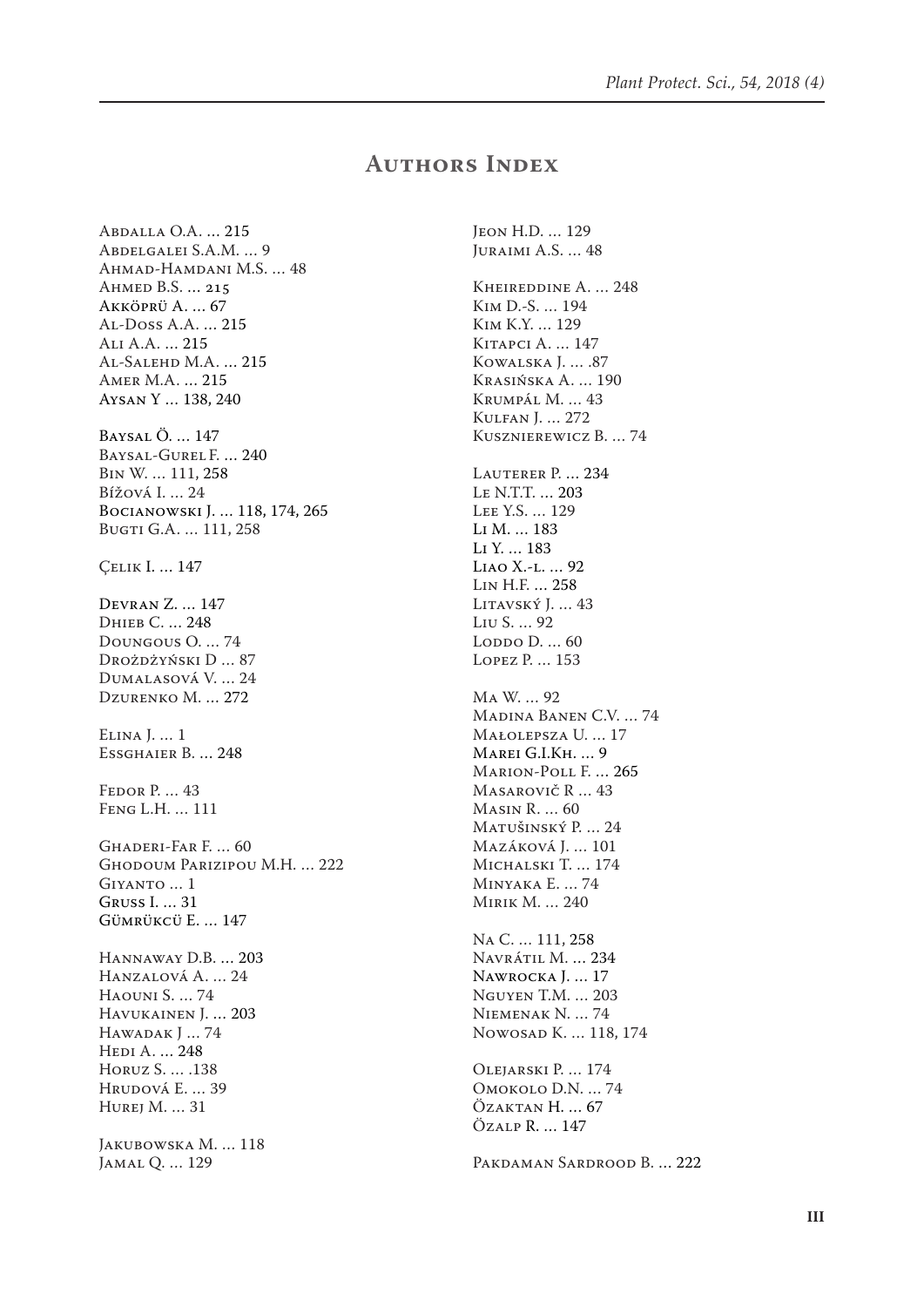Palicová J. … 24 Palmateer A.J. … 153 Parák M. … 272 Pavela R. … 163 Piesik D. … 190, 265 Polat E. … 147 POLAT I. ... 147 Poslušná J. … 101 PLACHKÁ E. ... 101 PROKOP P. ... 43 Ramazani L. … 222 Rastegar Z. … 60 ROCHAT D. ... 265 Sack M. … 215 Sadfi-Zouaoui N. ... 248 Šafářová D. ... 234 Šafránková I. … 39 Samara E.M. … 215 SARKHOSH A. ... 153 Sarvašová L. … 272 SCHAFFER B. ... 153 Sigmund J. … 43 Soleymani A. … 153 Spring O. … 83 Starý M. … 234 Štefánik M. … 43

Sudarsono S. … 1 Sukma D. … 1 Sülü G. … 147 Szczech M. ... 17 Szulc P. … 174 Twardowski J.P. … 31 Válová P. … 234 Vargas A.I. … 153 Waligóra H. … 174 Wang Ch. … 92 Wenda-Piesik A. … 190 Wu X. … 183 Žabka M. … 163 Zach P. … 272 Zakaria N. … 48 Zakri A.M. … 215 Zeng J. … 183 Zeng Y. … 183 Zhang C.-J. … 194 Zhang Y. … 92 Zhang Z. … 183 Zipper R. … 83 Zvaríková M. … 43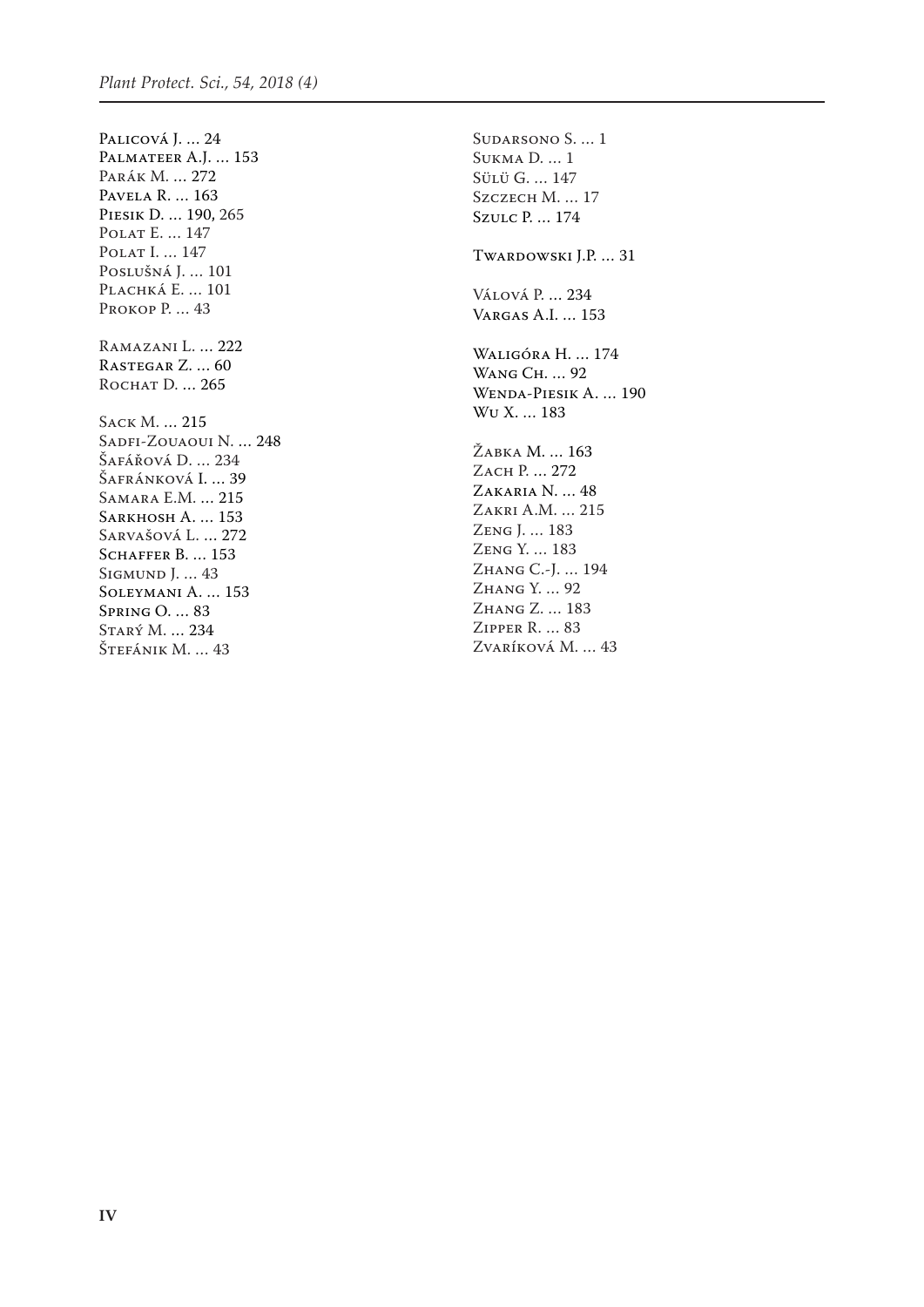## **Authors Institutions Index**

| Australia                                                                                                                                                                                         |
|---------------------------------------------------------------------------------------------------------------------------------------------------------------------------------------------------|
| Katherine Research Station, Northern Territory Government, South Stuart Highway, Katherine  153                                                                                                   |
| Cameroon                                                                                                                                                                                          |
| Institute of Agricultural Research for Development, IRAD Ekona Regional Research Centre, Buea  74                                                                                                 |
| <b>Czech Republic</b>                                                                                                                                                                             |
| Agritec Plant Research Ltd., Šumperk (1998) (1998) (1998) (1998) (1998) (1998) (1998) (1998) (1998) (1998) (19                                                                                    |
| Egypt                                                                                                                                                                                             |
|                                                                                                                                                                                                   |
| <b>Finland</b>                                                                                                                                                                                    |
|                                                                                                                                                                                                   |
| <b>France</b><br>UMR N°1272 INRA/Université Paris 6/AgroParisTech, Physiologie de l'Insecte:<br>Signalisation et Communication INRA, Centre de Versailles-Grignon, Versailles Cedex<br>265<br>265 |
| Germany                                                                                                                                                                                           |
|                                                                                                                                                                                                   |
| Indonesia                                                                                                                                                                                         |
|                                                                                                                                                                                                   |
| Iran                                                                                                                                                                                              |
| Ramin University of Agriculture and Natural Resources of Khouzestan, Mollasani  222                                                                                                               |
| <b>Italy</b>                                                                                                                                                                                      |
|                                                                                                                                                                                                   |
| Malaysia                                                                                                                                                                                          |
|                                                                                                                                                                                                   |
| P.R. China                                                                                                                                                                                        |
| 111, 258                                                                                                                                                                                          |